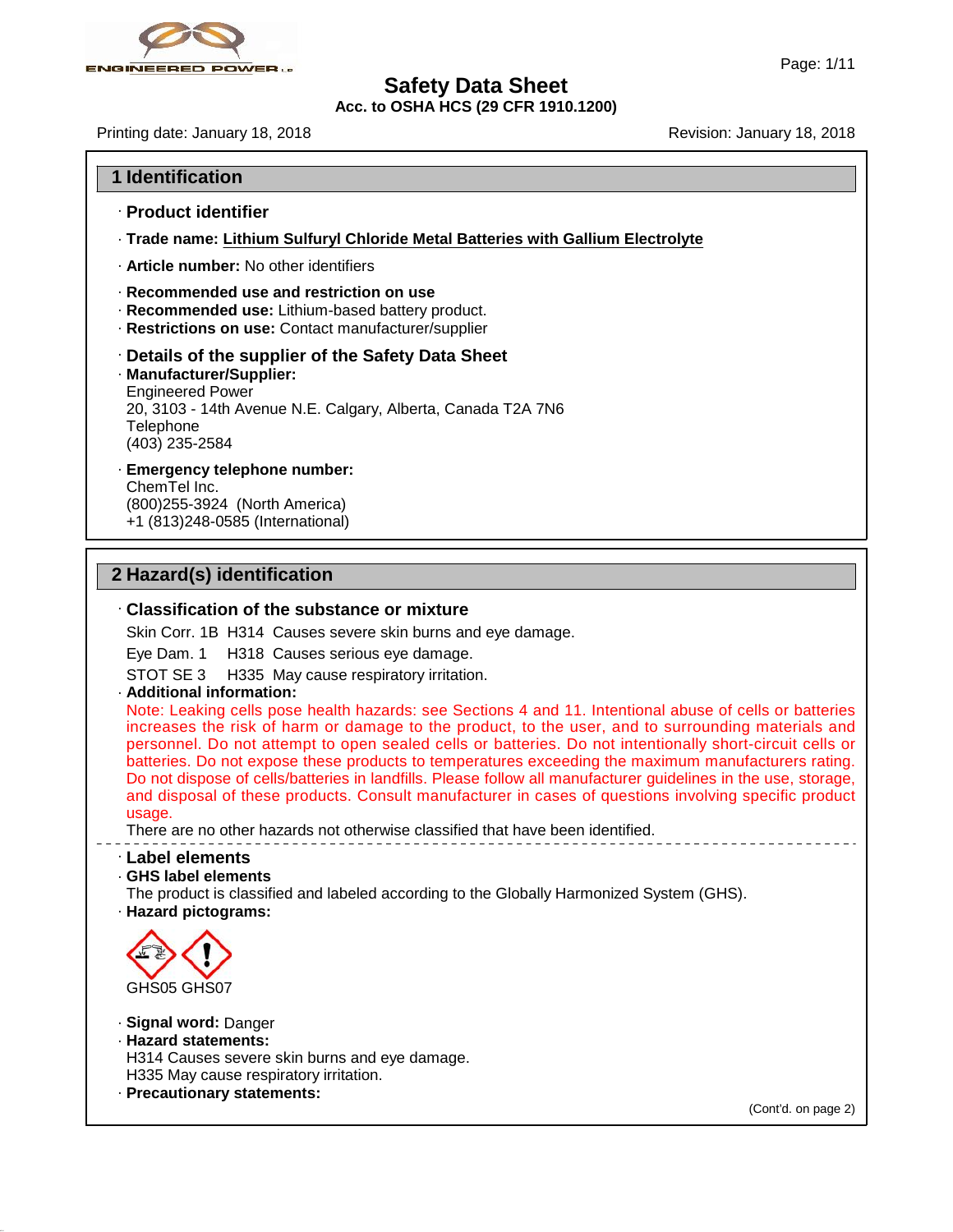**Acc. to OSHA HCS (29 CFR 1910.1200)**



#### · **Chemical characterization: Mixtures**

| 3 Composition/information on ingredients                                                     |             |  |  |  |
|----------------------------------------------------------------------------------------------|-------------|--|--|--|
| . Chemical characterization: Mixtures<br>Components:                                         |             |  |  |  |
|                                                                                              |             |  |  |  |
| 13450-90-3 gallium trichloride<br>Met. Corr.1, H290; Skin Corr. 1B, H314; Eye Dam. 1, H318   | 10-25%      |  |  |  |
| 7447-41-8 lithium chloride<br>D Acute Tox. 4, H302; Skin Irrit. 2, H315; Eye Irrit. 2A, H319 | $2.5 - 10%$ |  |  |  |
| 7439-93-2 lithium<br>Water-react. 1, H260<br>Skin Corr. 1B, H314                             | 2.5-10%     |  |  |  |
| Additional information.                                                                      |             |  |  |  |

· **Additional information:**

46.0.4

For the listed ingredient(s), the identity and/or exact percentage(s) are being withheld as a trade secret. For the wording of the listed Hazard Statements, refer to section 16.

| <b>First-aid measures</b> |                     |
|---------------------------|---------------------|
|                           | (Cont'd. on page 3) |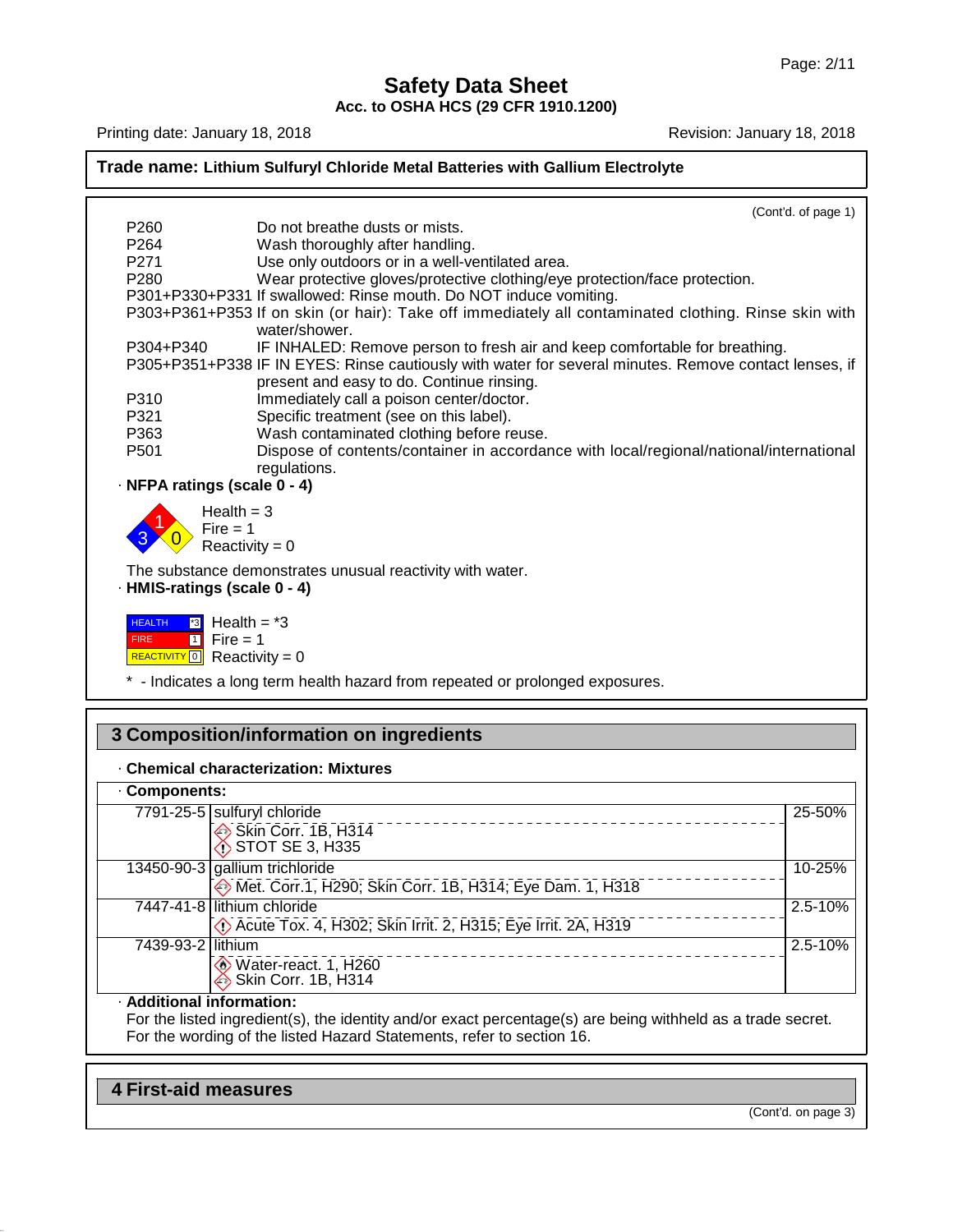**Acc. to OSHA HCS (29 CFR 1910.1200)**

Printing date: January 18, 2018 **Printing date: January 18, 2018** 

|           | (Cont'd. of page 2)                                                                                                                                         |
|-----------|-------------------------------------------------------------------------------------------------------------------------------------------------------------|
|           | · Description of first aid measures                                                                                                                         |
|           | · General information:                                                                                                                                      |
|           | Information references exposures to battery contents, and not exposures to whole units. Exposures to<br>whole units are unlikely to produce health hazards. |
|           | Immediately remove any clothing soiled by the product.                                                                                                      |
|           | Symptoms of poisoning may even occur after several hours; therefore medical observation for at least 48<br>hours after the accident.                        |
|           | Take affected persons out into the fresh air.                                                                                                               |
|           | · After inhalation:                                                                                                                                         |
|           | Unlikely route of exposure.                                                                                                                                 |
|           | Supply fresh air.                                                                                                                                           |
|           | Seek immediate medical advice.                                                                                                                              |
|           | Provide oxygen treatment if affected person has difficulty breathing.                                                                                       |
|           | In case of unconsciousness place patient stably in side position for transportation.                                                                        |
|           | · After skin contact:                                                                                                                                       |
|           | Unlikely route of exposure.                                                                                                                                 |
|           | Immediately rinse with water.<br>Seek immediate medical advice.                                                                                             |
|           | Immediate medical treatment necessary. Failure to treat burns can prevent wounds from healing.                                                              |
|           | · After eye contact:                                                                                                                                        |
|           | Unlikely route of exposure.                                                                                                                                 |
|           | Remove contact lenses if worn, if possible.                                                                                                                 |
|           | Rinse opened eye for several minutes under running water. Then consult a doctor.                                                                            |
|           | · After swallowing:                                                                                                                                         |
|           | Unlikely route of exposure.                                                                                                                                 |
|           | Rinse out mouth and then drink plenty of water.                                                                                                             |
|           | Do not induce vomiting; immediately call for medical help.                                                                                                  |
|           | · Most important symptoms and effects, both acute and delayed:                                                                                              |
|           | Adverse health effects are not reasonably expected from normal use of product.                                                                              |
| Coughing  |                                                                                                                                                             |
|           | May cause respiratory irritation.                                                                                                                           |
|           | <b>Breathing difficulty</b>                                                                                                                                 |
|           | Caustic effect on skin and mucous membranes.                                                                                                                |
|           | Eye damage.                                                                                                                                                 |
| · Danger: |                                                                                                                                                             |
|           | Danger of gastric perforation.                                                                                                                              |
|           | Danger of pulmonary edema.                                                                                                                                  |
|           | Danger of impaired breathing.                                                                                                                               |
|           | Causes serious eye damage.                                                                                                                                  |
|           | Causes burns.                                                                                                                                               |
|           | · Indication of any immediate medical attention and special treatment needed:                                                                               |
|           | Decontaminate patient thoroughly with sodium bicarbonate solution; assume that some skin contact has                                                        |
|           | taken place. Treat other symptoms symptomatically, with emphasis on maintaining electrolyte balance.                                                        |
|           | Medical supervision for at least 48 hours.<br>If necessary oxygen respiration treatment.                                                                    |

## **5 Fire-fighting measures**

## · **Extinguishing media**

46.0.4

(Cont'd. on page 4)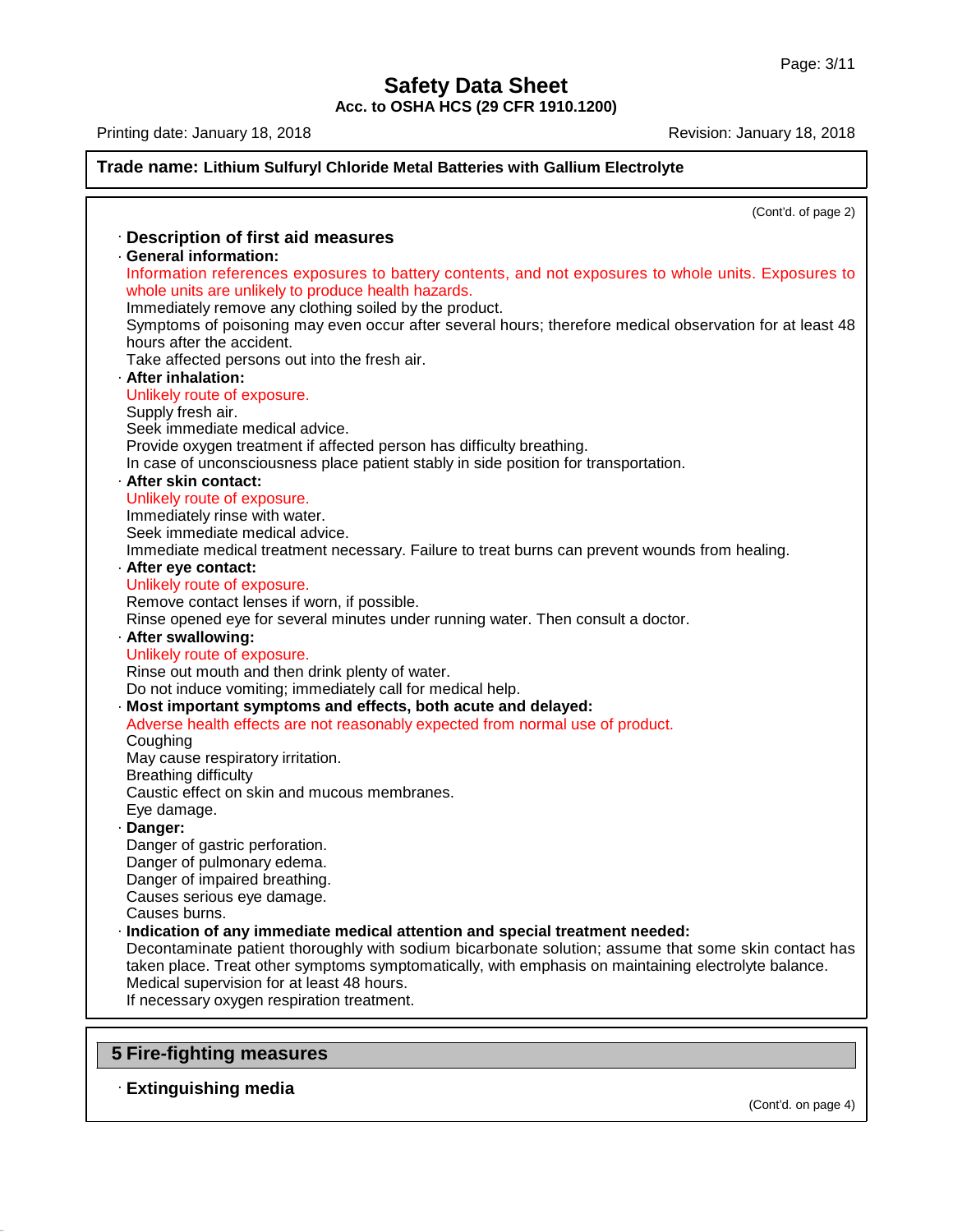**Acc. to OSHA HCS (29 CFR 1910.1200)**

Printing date: January 18,2018 Revision: January 18,2018

#### **Trade name: Lithium Sulfuryl Chloride Metal Batteries with Gallium Electrolyte**

(Cont'd. of page 3)

· **Suitable extinguishing agents:** Dry sand. Graphite powder such as Lith-X. Use only the agents indicated above. · **For safety reasons unsuitable extinguishing agents:** Water or Halons. · **Special hazards arising from the substance or mixture** Information references exposures to battery contents, and not exposures to whole units. In contact with water releases flammable gases, which may ignite spontaneously. During heating or in case of fire poisonous gases are produced. Reacts violently with water. · **Advice for firefighters** · **Protective equipment:** Wear self-contained respiratory protective device. Do not inhale explosion gases or combustion gases. Wear fully protective suit. · **Additional information:** Evacuate area and fight fire from from the upwind side.

#### **6 Accidental release measures**

· **Personal precautions, protective equipment and emergency procedures** Use respiratory protective device against the effects of fumes/dust/aerosol. Wear protective equipment. Keep unprotected persons away. Ensure adequate ventilation. [In case of inadequate ventilation] wear respiratory protection. Keep people at a distance and stay upwind. Do not allow contact with water. · **Environmental precautions** Do not allow to enter sewers/ surface or ground water. · **Methods and material for containment and cleaning up** If a spill is small, a trained person may attempt to stop or contain the leak by carefully neutralizing spill with calcium carbonate or sodium bicarbonate. Seal leaking container and neutralized product in a plastic bag and transfer to a lidded container for disposal or recovery. Consult an accredited waste disposal contractor or the local authority for additional advice. Large spills should only be handled by specially trained hazardous materials personnel. Do not flush with water or aqueous cleansing agents Send for recovery or disposal in suitable receptacles. · **Reference to other sections** See Section 7 for information on safe handling. See Section 8 for information on personal protection equipment. See Section 13 for disposal information.

## **7 Handling and storage**

#### · **Handling**

46.0.4

· **Precautions for safe handling:** Handling and storage<br>
Handling<br>
Precautions for safe handling:<br>
Information is only applicable to product contents, and not to product as normally supplied. This<br>
information is applicable to damaged, leaking, or spilled p **Handling and storage**<br> **Handling**<br>
Precautions for safe handling:<br>
Information is only applicable to product contents, and not to product as normally supplied. This<br>
information is applicable to damaged, leaking, or spill **Handling<br>Precautions for<br>Information is ap<br>these conditions.<br>Keep away from** 

Keep away from open flames or temperatures exceeding manufacturer ratings. DO NOT ATTEMPT TO

(Cont'd. on page 5)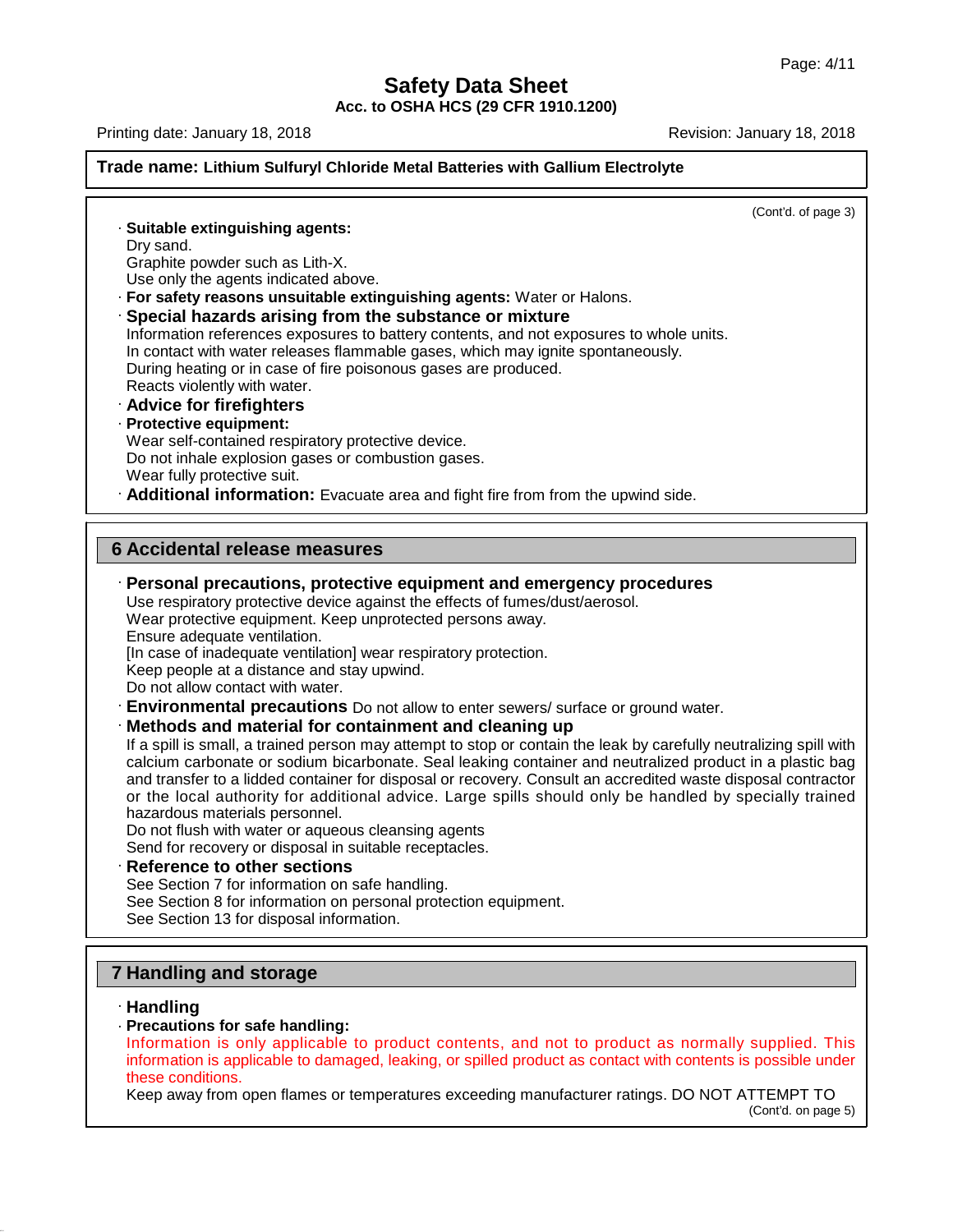**Acc. to OSHA HCS (29 CFR 1910.1200)**

Printing date: January 18,2018 Revision: January 18,2018

46.0.4

#### **Trade name: Lithium Sulfuryl Chloride Metal Batteries with Gallium Electrolyte**

(Cont'd. of page 4) OPEN SEALED CELLS OR BATTERIES – BATTERY CONTENTS MAY PRESENT SERIOUS SAFETY AND HEALTH HAZARDS. SHORT-CIRCUITING THE TERMINALS OF A DEVICE MAY RESULT IN DAMAGE TO DEVICE AND ANY NEARBY OBJECTS OR PERSONNEL. · **Information about protection against explosions and fires:** Protect from heat. Keep respiratory protective device available. · **Conditions for safe storage, including any incompatibilities** · **Requirements to be met by storerooms and receptacles:** Avoid storage near extreme heat, ignition sources or open flame. Store only in the original receptacle. Provide ventilation for receptacles. · **Information about storage in one common storage facility:** Store away from foodstuffs. Do not store together with oxidizing and acidic materials. Do not store together with alkalis (caustic solutions). · **Further information about storage conditions:** Avoid storage near extreme heat, ignition sources or open flame. Store in a cool place. Heat will increase pressure and may lead to the receptacle bursting. Keep containers tightly sealed. · **Specific end use(s)** No relevant information available. **8 Exposure controls/personal protection** · **Control parameters** · **Components with limit values that require monitoring at the workplace:** The product does not contain any relevant quantities of materials with critical values that have to be monitored at the workplace. · **Exposure controls** · **General protective and hygienic measures:** The usual precautionary measures for handling chemicals should be followed. Keep away from foodstuffs, beverages and feed. Immediately remove all soiled and contaminated clothing. Wash hands before breaks and at the end of work. Do not inhale gases / fumes / aerosols. Avoid contact with the eyes and skin. · **Engineering controls:** No relevant information available. · **Breathing equipment:** For spills, respiratory protection may be advisable. · **Protection of hands:** Not required under normal conditions of use. Wear protective gloves to handle contents of damaged or leaking units. The glove material has to be impermeable and resistant to the product/ the substance/ the preparation. Selection of the glove material on consideration of the penetration times, rates of diffusion and the degradation · **Material of gloves** The selection of the suitable gloves does not only depend on the material, but also on further marks of (Cont'd. on page 6) monitored at the workplace.<br> **Exposure controls**<br> **General protective and hygienic measures:**<br>
The usual precautionary measures for handling chemicals should be followed.<br>
Information is only applicable to product contents Exposure controls<br>General protective and hygienic measures:<br>The usual precautionary measures for handling chemicals should be followed.<br>Information is only applicable to product contents, and not to product as normally sup Exposure cont<br>General protect<br>The usual precau<br>Information is ap<br>these conditions.<br>Keep away from<br>Immediately remo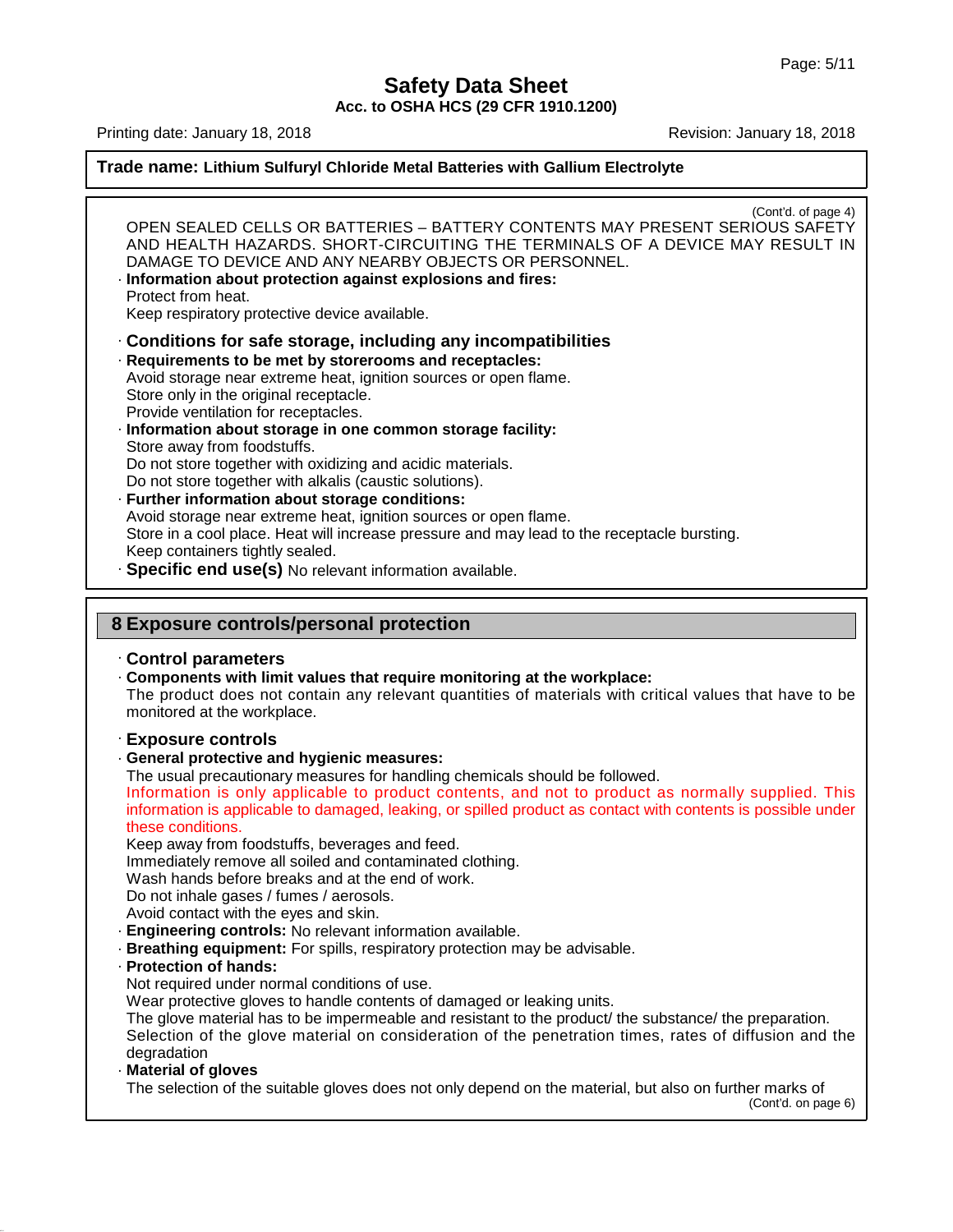**Acc. to OSHA HCS (29 CFR 1910.1200)**

Printing date: January 18, 2018 <br>
Revision: January 18, 2018

46.0.4

## **Trade name: Lithium Sulfuryl Chloride Metal Batteries with Gallium Electrolyte**

| Safety glasses<br>· Body protection:<br>Not required under normal conditions of use.<br>Protection may be required for spills.<br>· Limitation and supervision of exposure into the environment<br>No relevant information available.<br>· Risk management measures<br>See Section 7 for additional information.<br>No relevant information available.<br>9 Physical and chemical properties<br>Information on basic physical and chemical properties<br>· Appearance:<br>Form:<br>Solid metal container containing liquid and solid contents.<br>Color:<br>Various colors<br>· Odor:<br>Normally odourless. Leaking devices may emit acrid,<br>sulphurous or ethereal odours.<br>Not determined.<br>· Odor threshold:<br>· pH-value:<br>Not determined.<br>· Melting point/Melting range:<br>Not determined.<br>· Boiling point/Boiling range:<br>Not determined.<br>· Flash point:<br>Not applicable.<br>· Flammability (solid, gaseous):<br>Not applicable.<br>· Auto-ignition temperature:<br>Not determined.<br>· Decomposition temperature:<br>Not determined.<br>· Danger of explosion:<br>Product does not present an explosion hazard.<br>· Explosion limits<br>Lower:<br>Not determined.<br>Not determined.<br>Upper:<br>· Oxidizing properties:<br>Not determined.<br>· Vapor pressure:<br>Not determined. | checked prior to the application.<br>· Penetration time of glove material<br>be observed.<br>· Eye protection:<br>Contact lenses should not be worn. | quality and varies from manufacturer to manufacturer. As the product is a preparation of several<br>substances, the resistance of the glove material can not be calculated in advance and has therefore to be<br>The exact break through time has to be found out by the manufacturer of the protective gloves and has to<br>Not required for normal handling. Wear protective eyewear while handling damaged or leaking product. |  |  |  |  |
|-----------------------------------------------------------------------------------------------------------------------------------------------------------------------------------------------------------------------------------------------------------------------------------------------------------------------------------------------------------------------------------------------------------------------------------------------------------------------------------------------------------------------------------------------------------------------------------------------------------------------------------------------------------------------------------------------------------------------------------------------------------------------------------------------------------------------------------------------------------------------------------------------------------------------------------------------------------------------------------------------------------------------------------------------------------------------------------------------------------------------------------------------------------------------------------------------------------------------------------------------------------------------------------------------------------------------|------------------------------------------------------------------------------------------------------------------------------------------------------|-----------------------------------------------------------------------------------------------------------------------------------------------------------------------------------------------------------------------------------------------------------------------------------------------------------------------------------------------------------------------------------------------------------------------------------|--|--|--|--|
|                                                                                                                                                                                                                                                                                                                                                                                                                                                                                                                                                                                                                                                                                                                                                                                                                                                                                                                                                                                                                                                                                                                                                                                                                                                                                                                       |                                                                                                                                                      |                                                                                                                                                                                                                                                                                                                                                                                                                                   |  |  |  |  |
|                                                                                                                                                                                                                                                                                                                                                                                                                                                                                                                                                                                                                                                                                                                                                                                                                                                                                                                                                                                                                                                                                                                                                                                                                                                                                                                       |                                                                                                                                                      |                                                                                                                                                                                                                                                                                                                                                                                                                                   |  |  |  |  |
|                                                                                                                                                                                                                                                                                                                                                                                                                                                                                                                                                                                                                                                                                                                                                                                                                                                                                                                                                                                                                                                                                                                                                                                                                                                                                                                       |                                                                                                                                                      |                                                                                                                                                                                                                                                                                                                                                                                                                                   |  |  |  |  |
|                                                                                                                                                                                                                                                                                                                                                                                                                                                                                                                                                                                                                                                                                                                                                                                                                                                                                                                                                                                                                                                                                                                                                                                                                                                                                                                       |                                                                                                                                                      |                                                                                                                                                                                                                                                                                                                                                                                                                                   |  |  |  |  |
|                                                                                                                                                                                                                                                                                                                                                                                                                                                                                                                                                                                                                                                                                                                                                                                                                                                                                                                                                                                                                                                                                                                                                                                                                                                                                                                       |                                                                                                                                                      |                                                                                                                                                                                                                                                                                                                                                                                                                                   |  |  |  |  |
|                                                                                                                                                                                                                                                                                                                                                                                                                                                                                                                                                                                                                                                                                                                                                                                                                                                                                                                                                                                                                                                                                                                                                                                                                                                                                                                       |                                                                                                                                                      |                                                                                                                                                                                                                                                                                                                                                                                                                                   |  |  |  |  |
|                                                                                                                                                                                                                                                                                                                                                                                                                                                                                                                                                                                                                                                                                                                                                                                                                                                                                                                                                                                                                                                                                                                                                                                                                                                                                                                       |                                                                                                                                                      |                                                                                                                                                                                                                                                                                                                                                                                                                                   |  |  |  |  |
|                                                                                                                                                                                                                                                                                                                                                                                                                                                                                                                                                                                                                                                                                                                                                                                                                                                                                                                                                                                                                                                                                                                                                                                                                                                                                                                       |                                                                                                                                                      |                                                                                                                                                                                                                                                                                                                                                                                                                                   |  |  |  |  |
|                                                                                                                                                                                                                                                                                                                                                                                                                                                                                                                                                                                                                                                                                                                                                                                                                                                                                                                                                                                                                                                                                                                                                                                                                                                                                                                       |                                                                                                                                                      |                                                                                                                                                                                                                                                                                                                                                                                                                                   |  |  |  |  |
|                                                                                                                                                                                                                                                                                                                                                                                                                                                                                                                                                                                                                                                                                                                                                                                                                                                                                                                                                                                                                                                                                                                                                                                                                                                                                                                       |                                                                                                                                                      |                                                                                                                                                                                                                                                                                                                                                                                                                                   |  |  |  |  |
|                                                                                                                                                                                                                                                                                                                                                                                                                                                                                                                                                                                                                                                                                                                                                                                                                                                                                                                                                                                                                                                                                                                                                                                                                                                                                                                       |                                                                                                                                                      |                                                                                                                                                                                                                                                                                                                                                                                                                                   |  |  |  |  |
|                                                                                                                                                                                                                                                                                                                                                                                                                                                                                                                                                                                                                                                                                                                                                                                                                                                                                                                                                                                                                                                                                                                                                                                                                                                                                                                       |                                                                                                                                                      |                                                                                                                                                                                                                                                                                                                                                                                                                                   |  |  |  |  |
|                                                                                                                                                                                                                                                                                                                                                                                                                                                                                                                                                                                                                                                                                                                                                                                                                                                                                                                                                                                                                                                                                                                                                                                                                                                                                                                       |                                                                                                                                                      |                                                                                                                                                                                                                                                                                                                                                                                                                                   |  |  |  |  |
|                                                                                                                                                                                                                                                                                                                                                                                                                                                                                                                                                                                                                                                                                                                                                                                                                                                                                                                                                                                                                                                                                                                                                                                                                                                                                                                       |                                                                                                                                                      |                                                                                                                                                                                                                                                                                                                                                                                                                                   |  |  |  |  |
|                                                                                                                                                                                                                                                                                                                                                                                                                                                                                                                                                                                                                                                                                                                                                                                                                                                                                                                                                                                                                                                                                                                                                                                                                                                                                                                       |                                                                                                                                                      |                                                                                                                                                                                                                                                                                                                                                                                                                                   |  |  |  |  |
|                                                                                                                                                                                                                                                                                                                                                                                                                                                                                                                                                                                                                                                                                                                                                                                                                                                                                                                                                                                                                                                                                                                                                                                                                                                                                                                       |                                                                                                                                                      |                                                                                                                                                                                                                                                                                                                                                                                                                                   |  |  |  |  |
|                                                                                                                                                                                                                                                                                                                                                                                                                                                                                                                                                                                                                                                                                                                                                                                                                                                                                                                                                                                                                                                                                                                                                                                                                                                                                                                       |                                                                                                                                                      |                                                                                                                                                                                                                                                                                                                                                                                                                                   |  |  |  |  |
|                                                                                                                                                                                                                                                                                                                                                                                                                                                                                                                                                                                                                                                                                                                                                                                                                                                                                                                                                                                                                                                                                                                                                                                                                                                                                                                       |                                                                                                                                                      |                                                                                                                                                                                                                                                                                                                                                                                                                                   |  |  |  |  |
|                                                                                                                                                                                                                                                                                                                                                                                                                                                                                                                                                                                                                                                                                                                                                                                                                                                                                                                                                                                                                                                                                                                                                                                                                                                                                                                       |                                                                                                                                                      |                                                                                                                                                                                                                                                                                                                                                                                                                                   |  |  |  |  |
|                                                                                                                                                                                                                                                                                                                                                                                                                                                                                                                                                                                                                                                                                                                                                                                                                                                                                                                                                                                                                                                                                                                                                                                                                                                                                                                       |                                                                                                                                                      |                                                                                                                                                                                                                                                                                                                                                                                                                                   |  |  |  |  |
|                                                                                                                                                                                                                                                                                                                                                                                                                                                                                                                                                                                                                                                                                                                                                                                                                                                                                                                                                                                                                                                                                                                                                                                                                                                                                                                       |                                                                                                                                                      |                                                                                                                                                                                                                                                                                                                                                                                                                                   |  |  |  |  |
|                                                                                                                                                                                                                                                                                                                                                                                                                                                                                                                                                                                                                                                                                                                                                                                                                                                                                                                                                                                                                                                                                                                                                                                                                                                                                                                       |                                                                                                                                                      |                                                                                                                                                                                                                                                                                                                                                                                                                                   |  |  |  |  |
|                                                                                                                                                                                                                                                                                                                                                                                                                                                                                                                                                                                                                                                                                                                                                                                                                                                                                                                                                                                                                                                                                                                                                                                                                                                                                                                       |                                                                                                                                                      | (Cont'd. on page 7)                                                                                                                                                                                                                                                                                                                                                                                                               |  |  |  |  |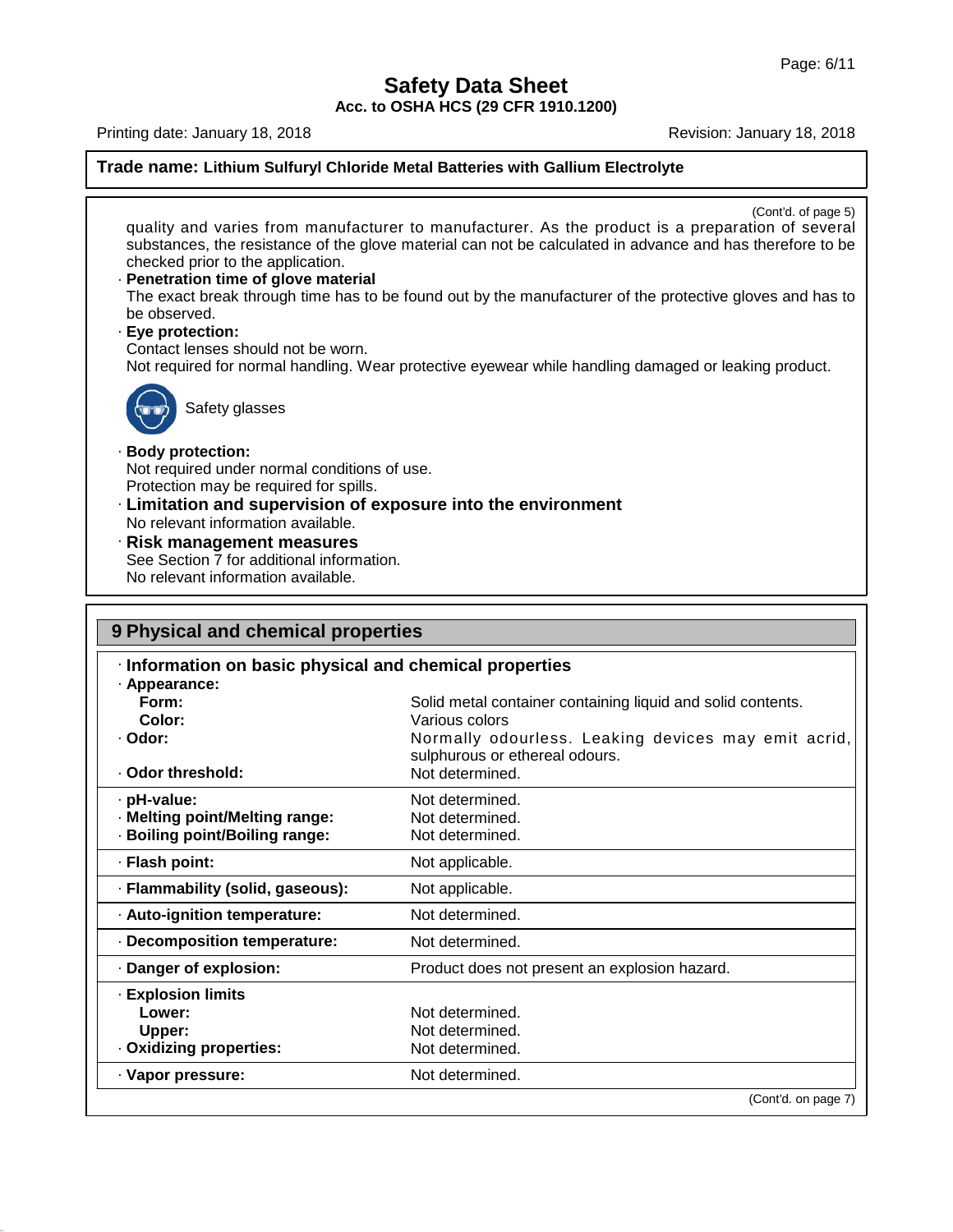#### **Safety Data Sheet Acc. to OSHA HCS (29 CFR 1910.1200)**

Printing date: January 18,2018 Revision: January 18,2018

#### **Trade name: Lithium Sulfuryl Chloride Metal Batteries with Gallium Electrolyte**

|                                                            | (Cont'd. of page 6)                                                                             |
|------------------------------------------------------------|-------------------------------------------------------------------------------------------------|
| · Density:                                                 | Not determined.                                                                                 |
| · Relative density:                                        | Not determined.                                                                                 |
| · Vapor density:                                           | Not determined.                                                                                 |
| · Evaporation rate:                                        | Not determined.                                                                                 |
| · Solubility in / Miscibility with                         |                                                                                                 |
| Water:                                                     | Not determined.                                                                                 |
| · Partition coefficient (n-octanol/water): Not determined. |                                                                                                 |
| · Viscosity                                                |                                                                                                 |
| Dynamic:                                                   | Not determined.                                                                                 |
| Kinematic:                                                 | Not determined.                                                                                 |
| Other information                                          | No relevant information available.                                                              |
| <b>10 Stability and reactivity</b>                         |                                                                                                 |
| · Reactivity: No relevant information available.           |                                                                                                 |
| · Chemical stability:                                      |                                                                                                 |
| · Thermal decomposition / conditions to be avoided:        |                                                                                                 |
|                                                            | Danger of receptacles bursting because of high vapor pressure if heated.                        |
| Heating may cause release of toxic fumes.                  |                                                                                                 |
| · Possibility of hazardous reactions                       |                                                                                                 |
|                                                            | Hazardous reactions generally occur with contents of leaking batteries only.                    |
| Corrosive action on metals.                                |                                                                                                 |
|                                                            | Toxic fumes may be released if heated above the decomposition point.                            |
| amines.                                                    | May produce violent reactions with bases and numerous organic substances including alcohols and |
| <b>Conditions to avoid</b>                                 |                                                                                                 |

Excessive heat and contact with oxidizers. Avoid acids.

· **Incompatible materials** Strong oxidizing agents, bases, amines and aldehydes.

#### · **Hazardous decomposition products**

Carbon monoxide and carbon dioxide Sulfur oxides (SOx) Chlorine compounds Toxic metal compounds

## **11 Toxicological information**

### · **Information on toxicological effects**

· **Acute toxicity:**

46.0.4

· **LD/LC50 values that are relevant for classification:**

**ATE (Acute Toxicity Estimate)**

Oral LD50 >5000 (rat)

**7447-41-8 lithium chloride**

(Cont'd. on page 8)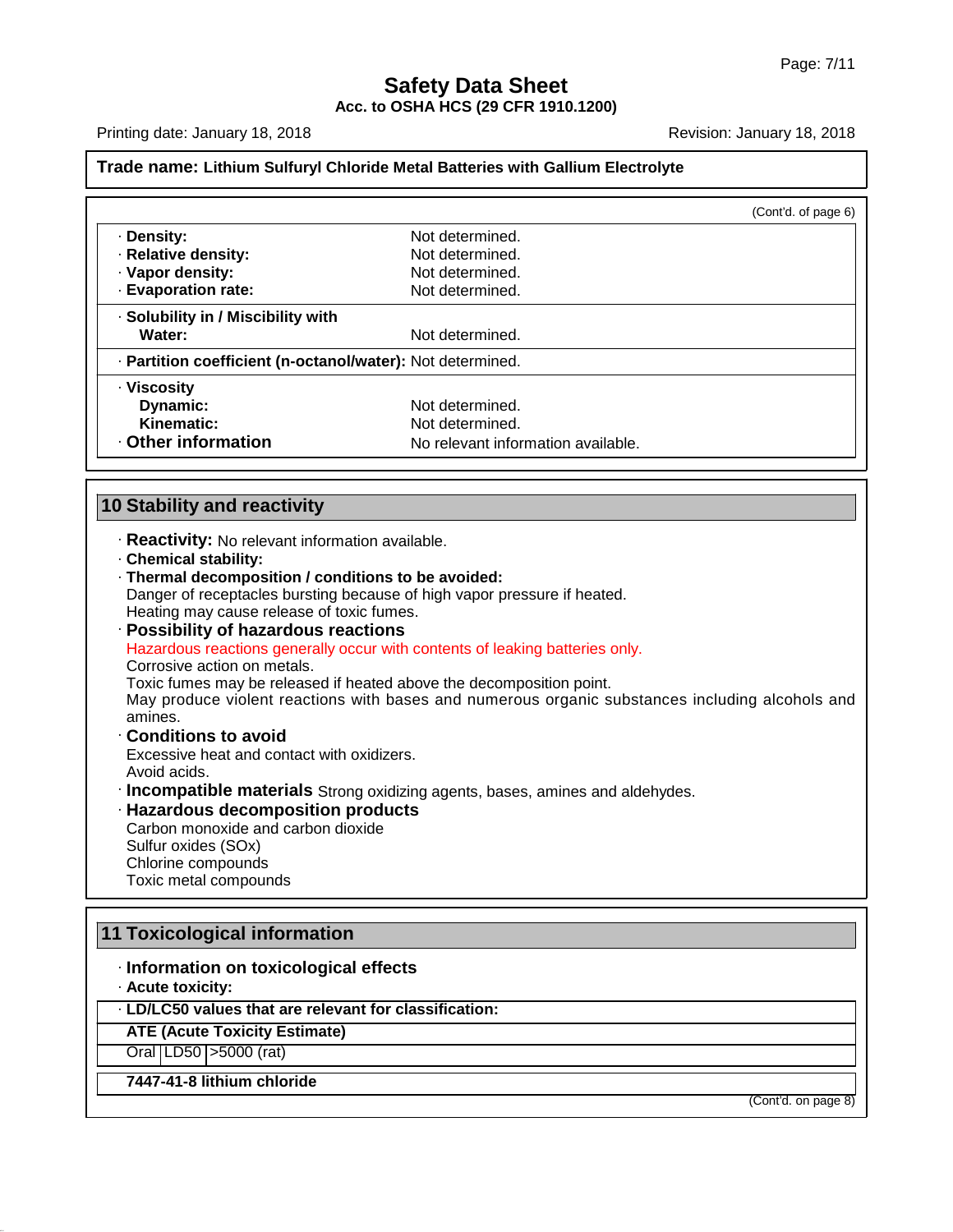#### **Safety Data Sheet Acc. to OSHA HCS (29 CFR 1910.1200)**

Printing date: January 18,2018 Revision: January 18,2018

**Trade name: Lithium Sulfuryl Chloride Metal Batteries with Gallium Electrolyte** (Cont'd. of page 7) Oral LD50 526 mg/kg (rat) · **Primary irritant effect:** · **On the skin:** Strong caustic effect in case of contact with electroyte only. · **On the eye:** Strong caustic effect in case of contact with electroyte only. · **Sensitization:** No sensitizing effects known. · **Carcinogenic categories** · **IARC (International Agency for Research on Cancer):** None of the ingredients are listed. · **NTP (National Toxicology Program):** None of the ingredients are listed. · **OSHA-Ca (Occupational Safety & Health Administration):** None of the ingredients are listed. · **Probable route(s) of exposure:** None · **Acute effects (acute toxicity, irritation and corrosivity):** Harmful if swallowed. Toxic if inhaled. Irritating to respiratory system. Causes severe skin burns and eye damage. · **Repeated dose toxicity:** None. **12 Ecological information** Oral LD50 526 mg/kg (rat)<br>Primary irritant effect:<br>On the skin:<br>None from normal handling. Symptoms only seen in exposure to leaking articles.<br>Strong caustic effect in case of contact with electroyte only. Primary irritant effect:<br>
On the skin:<br>
None from normal handling. Symptoms only seen in exposure to leaking articles.<br>
Strong caustic effect in case of contact with electroyte only.<br>
On the eye:<br>
None from normal handling None from normal handling. Symptoms only seen in exposure to leaking articles.

· **Toxicity**

- · **Aquatic toxicity** No relevant information available.
- · **Persistence and degradability** Easily biodegradable
- · **Bioaccumulative potential:** No relevant information available.
- · **Mobility in soil:** No relevant information available.
- · **Additional ecological information**
- · **General notes:** Avoid transfer into the environment.
- · **Other adverse effects** No relevant information available.

#### **13 Disposal considerations**

#### · **Waste treatment methods**

#### · **Recommendation:**

46.0.4

Must not be disposed of together with household garbage. Do not allow product to reach sewage system. Contact manufacturer for recycling information.

The user of this material has the responsibility to dispose of unused material, residues and containers in compliance with all relevant local, state and federal laws and regulations regarding treatment, storage and disposal for hazardous and nonhazardous wastes. Residual materials should be treated as hazardous.

(Cont'd. on page 9)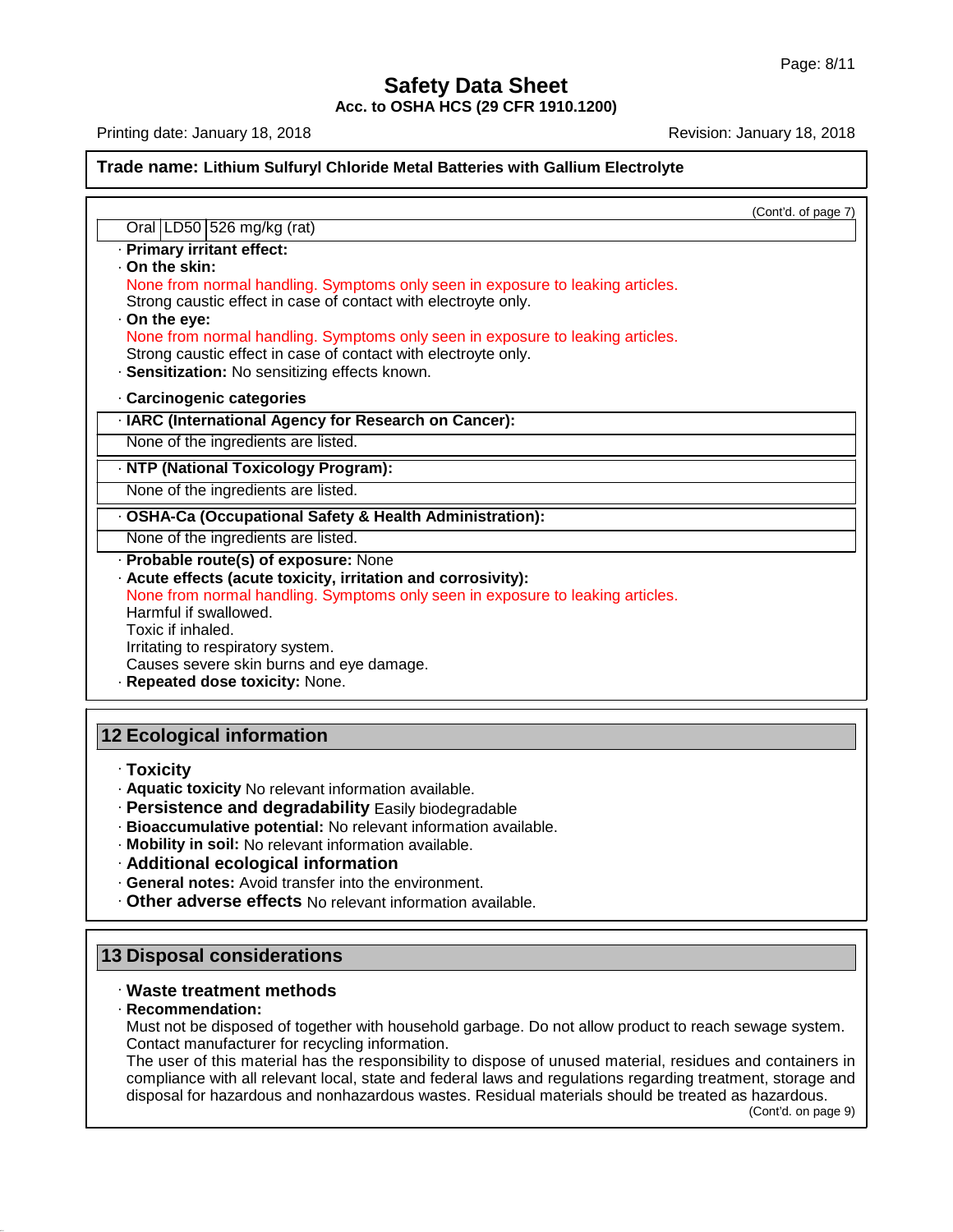**Acc. to OSHA HCS (29 CFR 1910.1200)**

Printing date: January 18, 2018 **Printing date: January 18, 2018** 

**Trade name: Lithium Sulfuryl Chloride Metal Batteries with Gallium Electrolyte**

(Cont'd. of page 8)

#### · **Uncleaned packagings**

46.0.4

· **Recommendation:** Disposal must be made according to official regulations.

| <b>14 Transport information</b>                                                     |                                                                             |
|-------------------------------------------------------------------------------------|-----------------------------------------------------------------------------|
| · UN-Number<br>· DOT, ADR, IMDG, IATA                                               | <b>UN3090</b>                                                               |
| · UN proper shipping name<br>· DOT, IATA<br>· ADR, IMDG                             | Lithium metal batteries<br><b>LITHIUM METAL BATTERIES</b>                   |
| · Transport hazard class(es)                                                        |                                                                             |
| · DOT, IMDG, IATA                                                                   |                                                                             |
|                                                                                     |                                                                             |
| · Class<br>· Label                                                                  | 9 Miscellaneous dangerous substances and articles<br>9A<br>---------------- |
| $·$ ADR                                                                             |                                                                             |
|                                                                                     |                                                                             |
| · Class<br>· Label                                                                  | 9 (M4) Miscellaneous dangerous substances and<br>articles<br><b>9A</b>      |
| · Packing group<br>· DOT, ADR, IMDG, IATA                                           | $\mathbf{I}$                                                                |
| <b>Environmental hazards</b><br>· Marine pollutant:                                 | <b>No</b>                                                                   |
| · Special precautions for user                                                      | Warning: Miscellaneous dangerous substances and<br>articles                 |
| · EMS Number:                                                                       | $F-A, S-I$                                                                  |
| · Transport in bulk according to Annex II of<br><b>MARPOL73/78 and the IBC Code</b> | Not applicable.                                                             |
| · Transport/Additional information:                                                 |                                                                             |
| · ADR<br>· Excepted quantities (EQ)                                                 | Code: E0<br>Not permitted as Excepted Quantity                              |

(Cont'd. on page 10)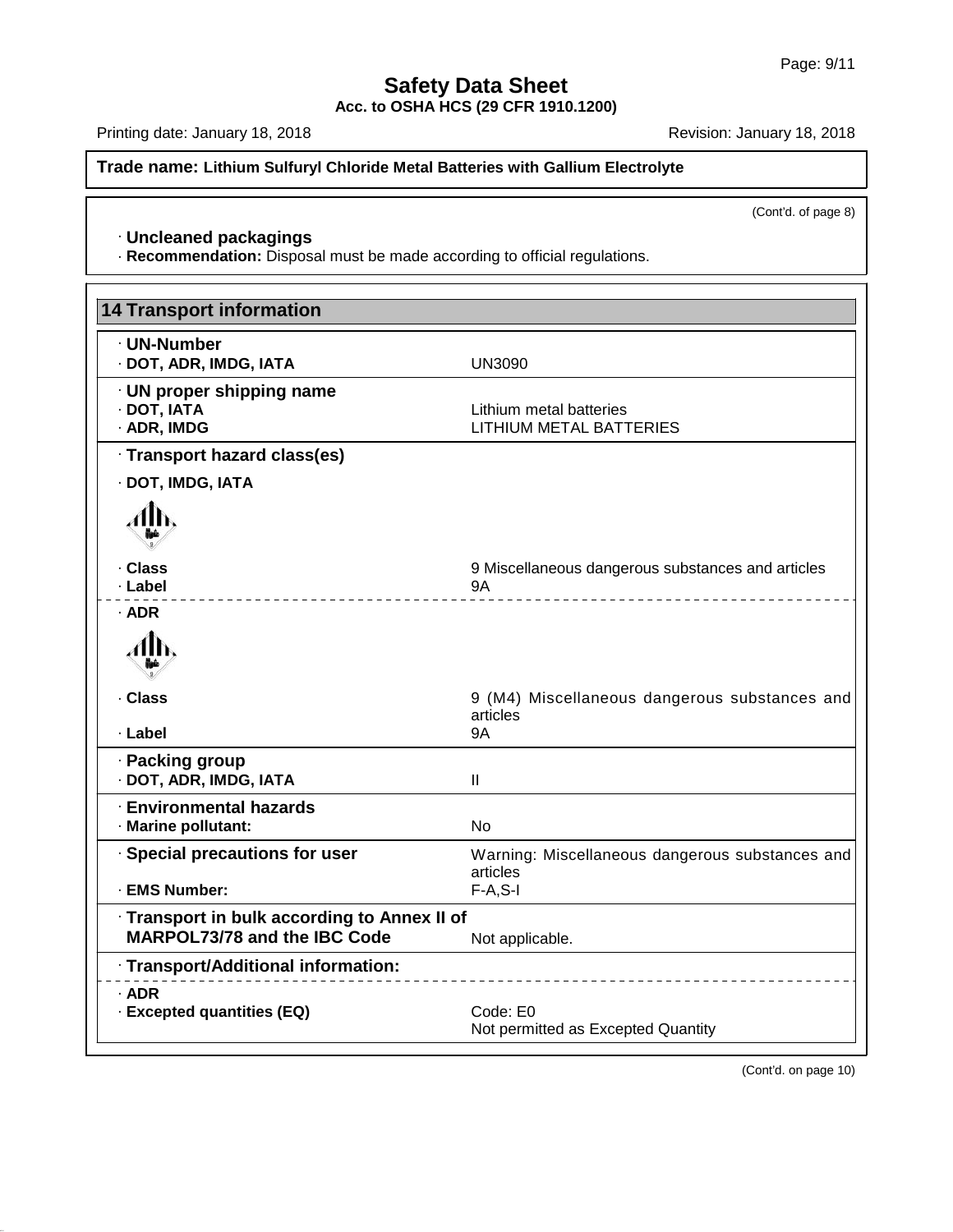**Acc. to OSHA HCS (29 CFR 1910.1200)**

Printing date: January 18,2018 Revision: January 18,2018

**Trade name: Lithium Sulfuryl Chloride Metal Batteries with Gallium Electrolyte**

(Cont'd. of page 9)

## **15 Regulatory information** · **Safety, health and environmental regulations/legislation specific for the substance or mixture** · **United States (USA)** · **SARA** · **Section 302 (extremely hazardous substances):** None of the ingredients are listed. · **Section 355 (extremely hazardous substances):** 13450-90-3 gallium trichloride · **Section 313 (Specific toxic chemical listings):** None of the ingredients are listed. · **TSCA (Toxic Substances Control Act)** All ingredients are listed. · **Proposition 65 (California)** · **Chemicals known to cause cancer:** None of the ingredients are listed. · **Chemicals known to cause reproductive toxicity for females:** None of the ingredients are listed. · **Chemicals known to cause reproductive toxicity for males:** None of the ingredients are listed. · **Chemicals known to cause developmental toxicity:** None of the ingredients are listed. · **EPA (Environmental Protection Agency):** None of the ingredients are listed. · **IARC (International Agency for Research on Cancer):** None of the ingredients are listed. · **NIOSH-Ca (National Institute for Occupational Safety and Health):** None of the ingredients are listed.

## **16 Other information**

46.0.4

This information is based on our present knowledge. However, this shall not constitute a guarantee for any specific product features and shall not establish a legally valid contractual relationship.

· **Date of preparation / last revision** January 18,2018 / -

· **Abbreviations and acronyms:** ADR: European Agreement concerning the International Carriage of Dangerous Goods by Road IMDG: International Maritime Code for Dangerous Goods DOT: US Department of Transportation IATA: International Air Transport Association CAS: Chemical Abstracts Service (division of the American Chemical Society) NFPA: National Fire Protection Association (USA) HMIS: Hazardous Materials Identification System (USA) LC50: Lethal concentration, 50 percent

(Cont'd. on page 11)